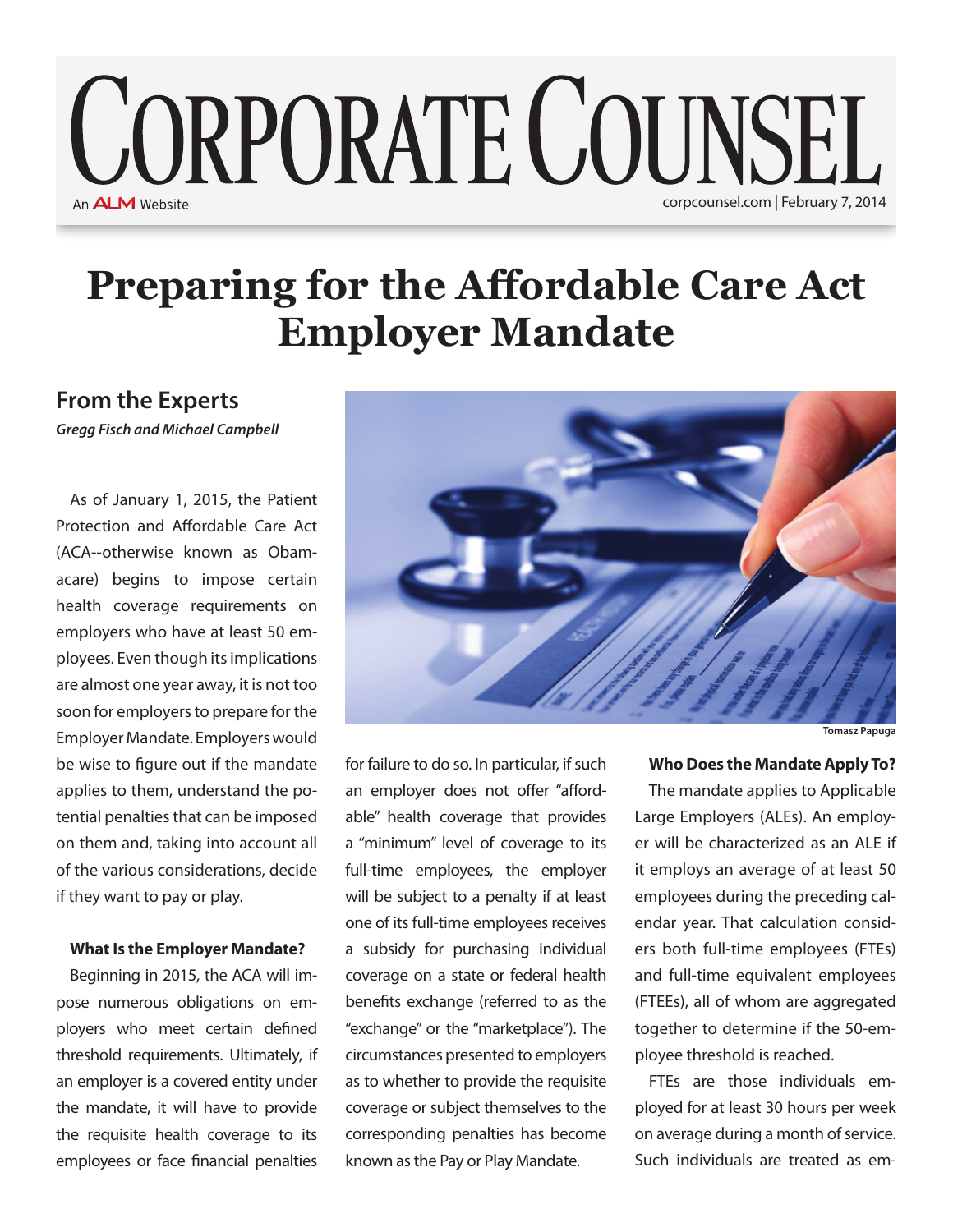ployees so long as they are common law employees. Consequently, individuals not to be counted would include partners of a partnership, sole proprietors, leased employees, 2 percent S-corp. shareholders and employees who work outside of the United States.

Meanwhile, the number of FTEEs is determined by (1) adding up the total hours of all employees who were not employed on average for 30 hours per week; and then (2) dividing by 120 the total hours those individuals worked in a month. The resultant total (rounded to the nearest integer) is the number of FTEEs for that particular month. Then, the number of FTEs is added together with the number of FTEEs for all months in the preceding calendar year and divided by 12. The result is the total number of employees for the applicable measuring period, i.e., the preceding calendar year.

If the number is 50 or greater, the employer is considered an ALE and is subject to the employer mandate. For example, if an employer has 40 FTEs work 40 hours (or at least 30 hours) per week on average in a month and also has 22 other employees work 15 hours per week on average in the month (1,320 hours worked in month  $(330 \times 4 \text{ weeks}) / 120 = 11$  FTEEs), the employer would have a grand total of 51 qualifying employees for the applicable month. As a result, under this example, the employer would qualify as an ALE for that month.

Additionally, there are special rules for seasonal employees. An employer is not considered an ALE if its workforce: (1) exceeds 50 FTEs for 120 days or fewer during the calendar year; and (2) the employees in excess of 50 employed during that 120-day period are "seasonal workers" (as defined under Internal Revenue Service and employment laws). A retail company that employs additional workers exclusively during the holiday season would be an example. So, if such an employer only surpasses the 50-employee threshold during a period of less than four months, that employer likely would not be characterized as an ALE and not be subjected to the mandate's requirements. Also of note when performing the requisite calculations is that there are various safe harbor provisions and other considerations for "ongoing" employees and newly hired variable-hour employees that may benefit employers.

#### **What Are the Penalties?**

Under the employer mandate, there are two possible penalties an ALE faces. Specifically, an ALE will be penalized if it either: (1) does not offer minimum "essential" health insurance coverage to full-time employees and their dependents; or (2) fails to offer coverage that is considered affordable. As a general matter, minimum essential health insurance coverage must provide a minimum value of at

least 60 percent of the total expected costs of the plan and also include 10 core benefits: ambulatory patient services; emergency services; hospitalization; maternity and newborn care; mental health and substance use disorder services; prescription drugs; rehabilitative services and devices; laboratory services; preventative and wellness services and chronic disease management; and pediatric services, including oral and vision care. Meanwhile, coverage is deemed "unaffordable" if an individual full-time employee's required contribution for self-only coverage (not including dependents) exceeds 9.5 percent of the employee's household income. "Household income" is the modified adjusted gross income (MAGI) of the employee and any members of the employee's family, such as a spouse or dependents.

The penalties have been analogized to different types of "hammers": the failure to provide sufficient insurance is akin to a "sledgehammer," while the employer's provision of unaffordable coverage is akin to a "tack hammer."

**The Sledgehammer:** An ALE is subject to such a penalty if it fails to offer minimal essential coverage to FTEs and their dependents ("dependents" encompass children but do not include spouses for this purpose). If an ALE fails to offer such coverage to the greater of at least 95 percent of its FTEs or to all but five actual FTEs (and their dependents), and at least one FTE receives a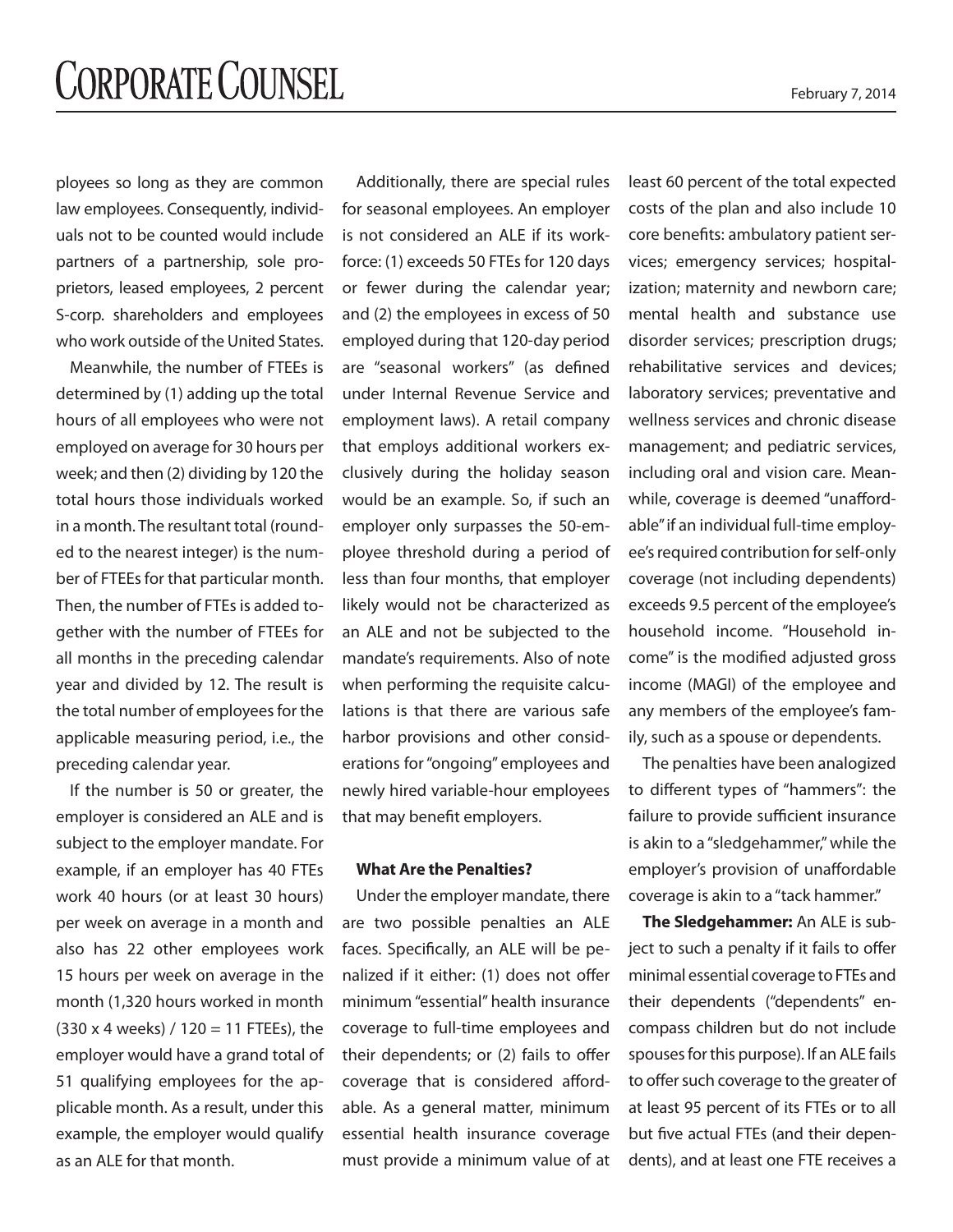subsidy to obtain insurance through a health care exchange, then the penalty to the ALE is \$2,000 per year for each FTE in excess of 30 employed by the company. (Note: the first 30 FTEs are exempted and not included in calculating the applicable penalty amount.)

**The Tack Hammer:** This penalty applies if an ALE's offered plan is unaffordable. If the plan is unaffordable, and at least one FTE receives a subsidy to obtain insurance through a healthcare exchange, then the ALE's penalty is the lesser of the sledgehammer penalty or \$3,000 per year for each FTE who receives a subsidy.

Employers should be aware that, even though part-time employees are included in the calculations of FTEEs and taken into account for purposes of determining if the employer meets the 50-employee threshold for being considered an ALE, the penalty amounts are not impacted by the number (or insurance practices) of part-time employees or FTEEs. Also of note is the fact that undocumented workers are ineligible to receive insurance coverage from the exchange, and thus cannot seek a subsidy that would trigger penalties for an employer.

#### **What Can Employers Do to Prepare?**

First, employers should determine if they are, or may be, an ALE and subject to the obligations of the employer mandate. If they qualify as an ALE and are concerned about the applicable requirements, an employer might consider making structural changes to the company. However, dividing a currently existing company into a series of related entities, each with less than 50 FTEs, will not save the employer from being deemed an ALE and thus being subject to the mandate. IRS rules apply to decide if a group of affiliated entities will be considered a single entity or separate entities for purposes of the ACA.

Meanwhile, there are lawful ways for an employer to structure its workforce so that it will not be considered an ALE. For instance, an employer may be able to reduce its overall workforce by trimming inefficiencies or having certain employees work additional overtime hours. Also, an employer might consider restructuring its workforce to include fewer FTEs or changing the ratio of FTEs and FTEEs in order to get below the 50-employee threshold. However, the potential changes to the resultant mix requires diligent care because FTEEs still are counted toward the 50-employee total when determining whether or not an employer is an ALE.

In addition, conducting a detailed assessment of the workforce can provide a huge benefit to an employer. Employers can analyze the make-up of their workforce and consider using/hiring internal or external human resources personnel to collect and analyze demographics data on employ-

ees. For example, an employer may want to estimate the household gross income of each of its employees, because those resultant figures might enable an employee to qualify for a subsidy on a health care exchange, thereby triggering the applicable penalty on the employer. Alternatively, an employee's household income might be so high (because of others' income) that the employer-provided health coverage becomes affordable, even though the employee is required to pay more than 9.5 percent of that employee's annual income for his own individual coverage. As a result, the employer then might be able to satisfy the threshold requirements for the insurance coverage, and therefore would not be subject to a penalty for providing coverage that otherwise would have been "unaffordable."

Similarly, it also will be worthwhile for an employer to determine if its employees have families, because dependents (i.e., children, not spouses) must be offered insurance coverage under the plan. If many of them do, then the employer's health care costs likely would be more expensive. Meanwhile, if workers are younger than 26, then they potentially could be dependents for purposes of coverage under their parents' insurance plan. So, younger employees (who still would be eligible to obtain coverage under their parents' plans) might be less likely to obtain coverage on